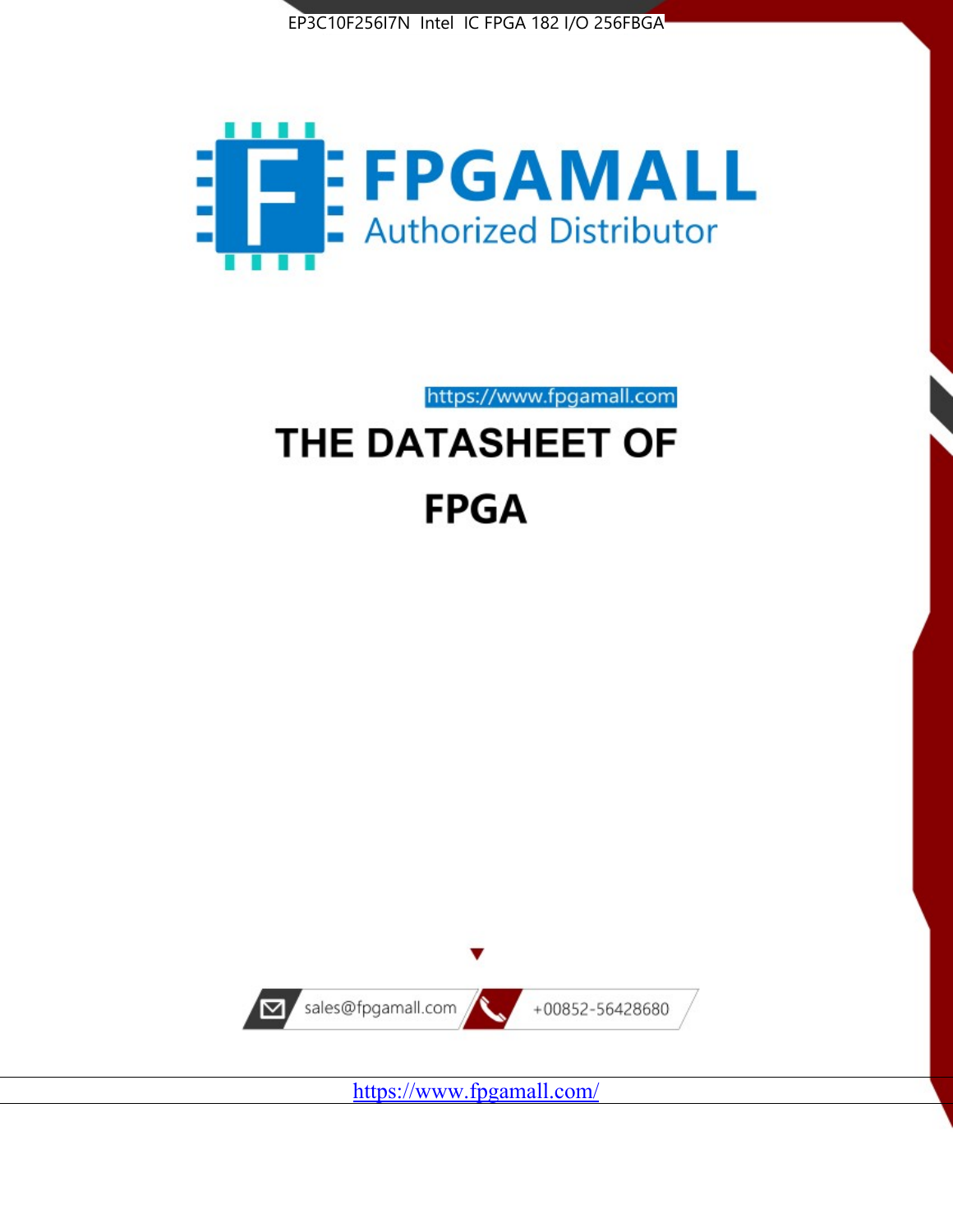EP3C10F256I7N Intel IC FPGA 182 I/O 256FBGA



## **1. Cyclone III Device Family Overview**

#### **CIII51001-2.4**

Cyclone® III device family offers a unique combination of high functionality, low power and low cost. Based on Taiwan Semiconductor Manufacturing Company (TSMC) low-power (LP) process technology, silicon optimizations and software features to minimize power consumption, Cyclone III device family provides the ideal solution for your high-volume, low-power, and cost-sensitive applications. To address the unique design needs, Cyclone III device family offers the following two variants:

- Cyclone III—lowest power, high functionality with the lowest cost
- Cyclone III LS—lowest power FPGAs with security

With densities ranging from about 5,000 to 200,000 logic elements (LEs) and 0.5 Megabits (Mb) to 8 Mb of memory for less than ¼ watt of static power consumption, Cyclone III device family makes it easier for you to meet your power budget. Cyclone III LS devices are the first to implement a suite of security features at the silicon, software, and intellectual property (IP) level on a low-power and high-functionality FPGA platform. This suite of security features protects the IP from tampering, reverse engineering and cloning. In addition, Cyclone III LS devices support design separation which enables you to introduce redundancy in a single chip to reduce size, weight, and power of your application.

This chapter contains the following sections:

- "Cyclone III Device Family Features" on page 1–1
- "Cyclone III Device Family Architecture" on page 1–6
- "Reference and Ordering Information" on page 1–12

## **Cyclone III Device Family Features**

Cyclone III device family offers the following features:

#### **Lowest Power FPGAs**

- Lowest power consumption with TSMC low-power process technology and Altera® power-aware design flow
- Low-power operation offers the following benefits:
	- Extended battery life for portable and handheld applications
	- Reduced or eliminated cooling system costs
	- Operation in thermally-challenged environments
- Hot-socketing operation support

@ 2012 Altera Corporation. All rights reserved. ALTERA, ARRIA, CYCLONE, HARDCOPY, MAX, MEGACORE, NIOS, QUARTUS and STRATIX words and logos are trademarks of Altera Corporation and registered in the U.S. Patent and Trademar



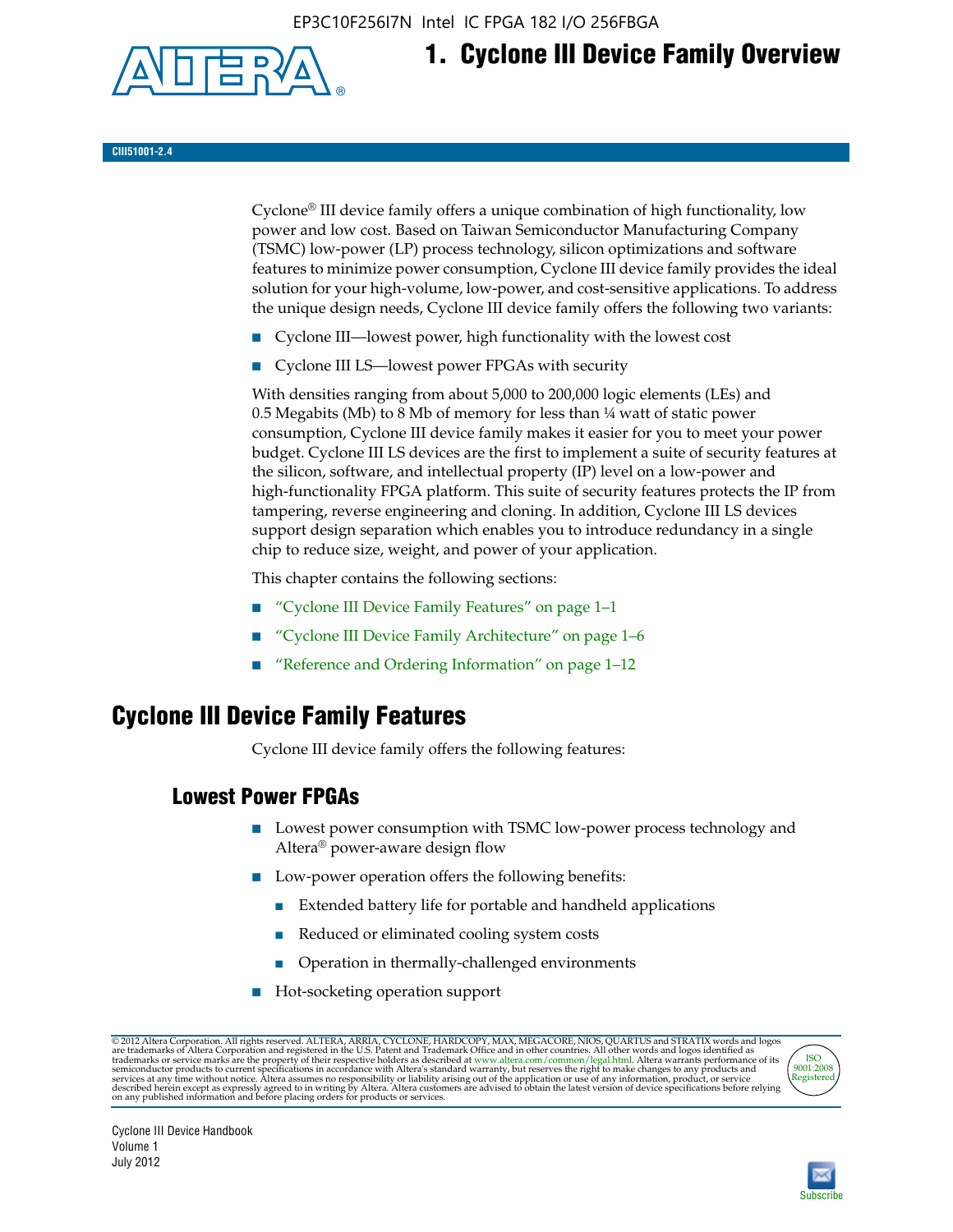#### **Design Security Feature**

Cyclone III LS devices offer the following design security features:

- Configuration security using advanced encryption standard (AES) with 256-bit volatile key
- **■** Routing architecture optimized for design separation flow with the Quartus<sup>®</sup> II software
	- Design separation flow achieves both physical and functional isolation between design partitions
- Ability to disable external JTAG port
- Error Detection (ED) Cycle Indicator to core
	- Provides a pass or fail indicator at every ED cycle
	- Provides visibility over intentional or unintentional change of configuration random access memory (CRAM) bits
- Ability to perform zeroization to clear contents of the FPGA logic, CRAM, embedded memory, and AES key
- Internal oscillator enables system monitor and health check capabilities

#### **Increased System Integration**

- High memory-to-logic and multiplier-to-logic ratio
- High I/O count, low-and mid-range density devices for user I/O constrained applications
	- Adjustable I/O slew rates to improve signal integrity
	- Supports I/O standards such as LVTTL, LVCMOS, SSTL, HSTL, PCI, PCI-X, LVPECL, bus LVDS (BLVDS), LVDS, mini-LVDS, RSDS, and PPDS
	- Supports the multi-value on-chip termination (OCT) calibration feature to eliminate variations over process, voltage, and temperature (PVT)
- Four phase-locked loops (PLLs) per device provide robust clock management and synthesis for device clock management, external system clock management, and I/O interfaces
	- Five outputs per PLL
	- Cascadable to save I/Os, ease PCB routing, and reduce jitter
	- Dynamically reconfigurable to change phase shift, frequency multiplication or division, or both, and input frequency in the system without reconfiguring the device
- Remote system upgrade without the aid of an external controller
- Dedicated cyclical redundancy code checker circuitry to detect single-event upset (SEU) issues
- Nios<sup>®</sup> II embedded processor for Cyclone III device family, offering low cost and custom-fit embedded processing solutions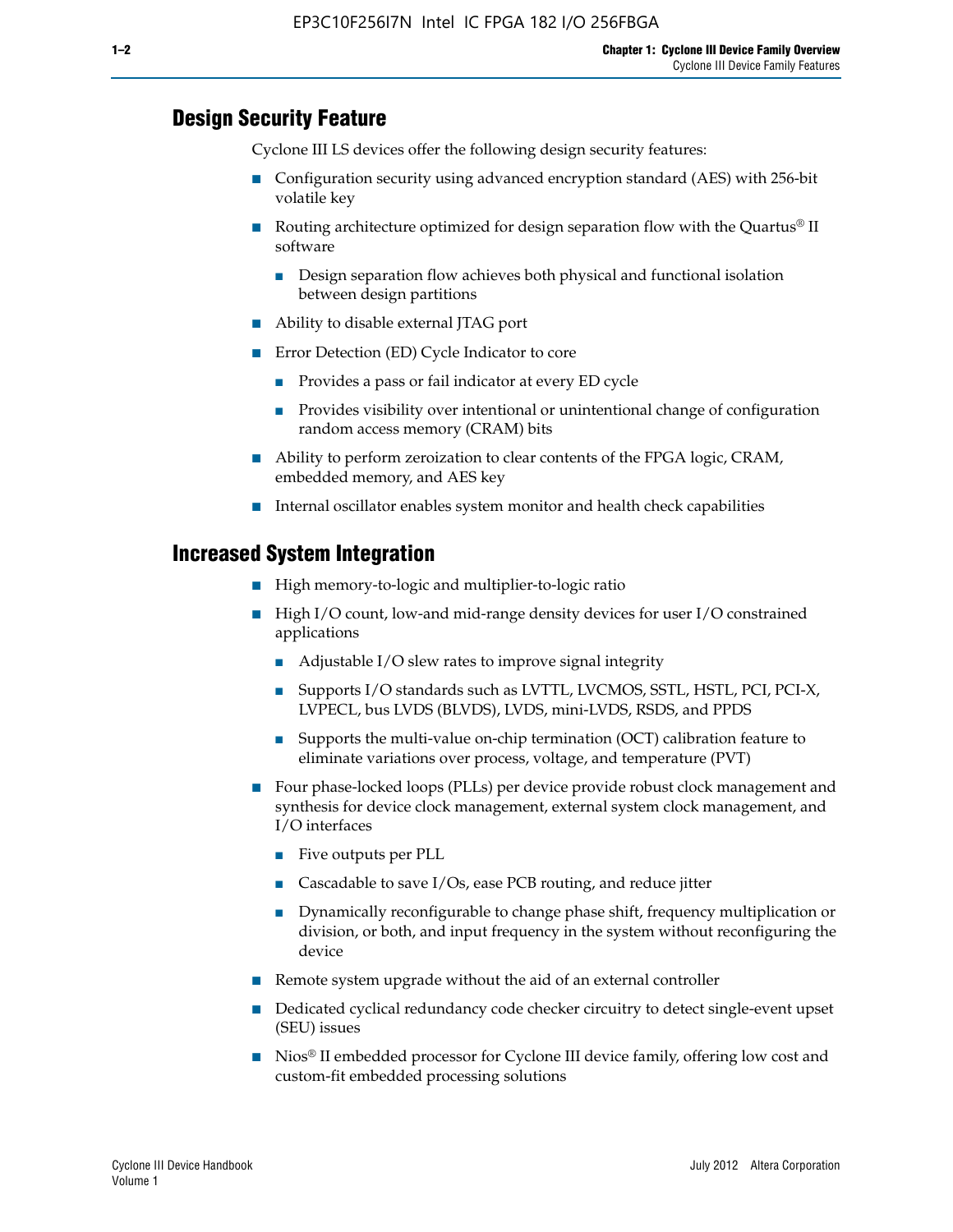- Wide collection of pre-built and verified IP cores from Altera and Altera Megafunction Partners Program (AMPP) partners
- Supports high-speed external memory interfaces such as DDR, DDR2, SDR SDRAM, and QDRII SRAM
	- Auto-calibrating PHY feature eases the timing closure process and eliminates variations with PVT for DDR, DDR2, and QDRII SRAM interfaces

Cyclone III device family supports vertical migration that allows you to migrate your device to other devices with the same dedicated pins, configuration pins, and power pins for a given package-across device densities. This allows you to optimize device density and cost as your design evolves.

Table 1–1 lists Cyclone III device family features.

**Table 1–1. Cyclone III Device Family Features**

| <b>Family</b>     | <b>Device</b> | <b>Logic</b><br><b>Elements</b> | Number of<br>M9K<br><b>Blocks</b> | <b>Total RAM</b><br><b>Bits</b> | 18 x 18<br><b>Multipliers</b> | <b>PLLs</b>    | Global<br><b>Clock</b><br><b>Networks</b> | <b>Maximum</b><br>User I/Os |
|-------------------|---------------|---------------------------------|-----------------------------------|---------------------------------|-------------------------------|----------------|-------------------------------------------|-----------------------------|
|                   | <b>EP3C5</b>  | 5,136                           | 46                                | 423,936                         | 23                            | $\overline{2}$ | 10                                        | 182                         |
|                   | EP3C10        | 10,320                          | 46                                | 423,936                         | 23                            | $\overline{2}$ | 10                                        | 182                         |
|                   | EP3C16        | 15,408                          | 56                                | 516,096                         | 56                            | 4              | 20                                        | 346                         |
|                   | EP3C25        | 24,624                          | 66                                | 608,256                         | 66                            | 4              | 20                                        | 215                         |
| Cyclone III       | EP3C40        | 39,600                          | 126                               | 1,161,216                       | 126                           | 4              | 20                                        | 535                         |
|                   | EP3C55        | 55,856                          | 260                               | 2,396,160                       | 156                           | 4              | 20                                        | 377                         |
|                   | EP3C80        | 81,264                          | 305                               | 2,810,880                       | 244                           | 4              | 20                                        | 429                         |
|                   | EP3C120       | 119,088                         | 432                               | 3,981,312                       | 288                           | 4              | 20                                        | 531                         |
|                   | EP3CLS70      | 70,208                          | 333                               | 3,068,928                       | 200                           | 4              | 20                                        | 429                         |
| Cyclone III<br>LS | EP3CLS100     | 100,448                         | 483                               | 4,451,328                       | 276                           | 4              | 20                                        | 429                         |
|                   | EP3CLS150     | 150,848                         | 666                               | 6,137,856                       | 320                           | 4              | 20                                        | 429                         |
|                   | EP3CLS200     | 198,464                         | 891                               | 8,211,456                       | 396                           | 4              | 20                                        | 429                         |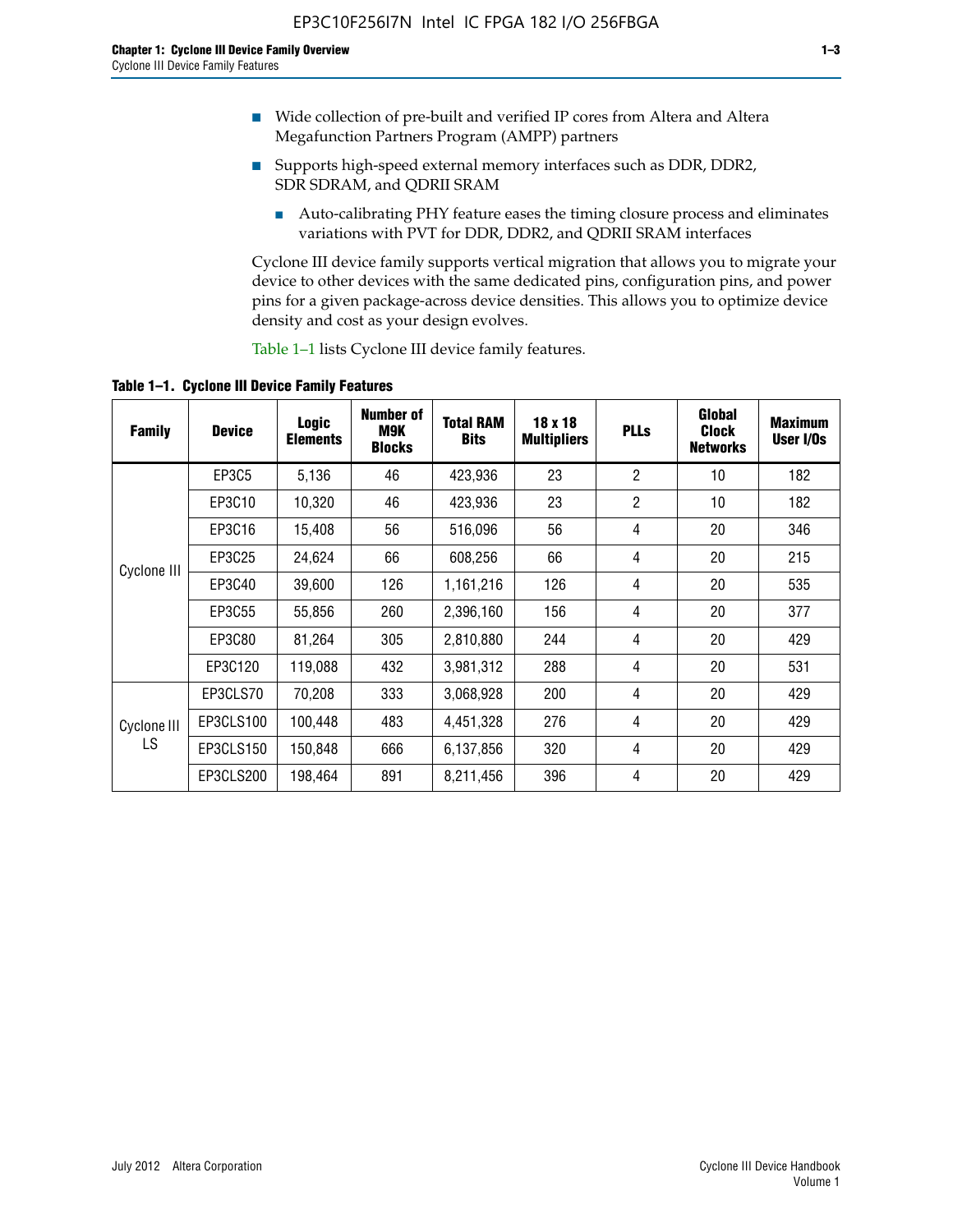Table 1–2 lists Cyclone III device family package options, I/O pins, and differential channel counts.

| <b>Family</b>      | <b>Package</b> | E144 $(7)$ | M164     | <b>P240</b> | F256    | <b>U256</b>           | F324       | F484     | <b>U484</b>            | F780           |
|--------------------|----------------|------------|----------|-------------|---------|-----------------------|------------|----------|------------------------|----------------|
|                    | EP3C5          | 94, 22     | 4106, 28 |             | 4182,68 | 182, 68               |            |          |                        |                |
|                    | EP3C10         | 94, 22     | 106, 28  |             | 182, 68 | 182, 68               |            |          |                        |                |
|                    | EP3C16         | 84, 19     | 92, 23   | 160, 47     | 168, 55 | 168, 55               |            | 346, 140 | 4346, 140              |                |
| Cyclone III        | EP3C25         | 82, 18     |          | 148, 43     | 156, 54 | $\frac{1}{2}$ 156, 54 | 4215, 83   |          |                        |                |
| (8)                | EP3C40         |            |          | ,128, 26    |         |                       | $-195, 61$ | 331, 127 | 331, 127               | $-535, 227(6)$ |
|                    | EP3C55         |            |          |             |         |                       |            | 327, 135 | 327, 135               | 377, 163       |
|                    | EP3C80         |            |          |             |         |                       |            | 295, 113 | 295, 113               | 429, 181       |
|                    | EP3C120        |            |          |             |         |                       |            | 283, 106 |                        | 531, 233       |
|                    | EP3CLS70       |            |          |             |         |                       |            | 294, 113 | 294, 113               | 429, 181       |
| Cyclone III<br>LS. | EP3CLS100      |            |          |             |         |                       |            | 294, 113 | $\frac{1}{2}$ 294, 113 | 429, 181       |
|                    | EP3CLS150      |            |          |             |         |                       |            | 226, 87  |                        | 429, 181       |
|                    | EP3CLS200      |            |          |             |         |                       |            | 226, 87  |                        | 429, 181       |

**Table 1–2. Cyclone III Device Family Package Options, I/O pin and Differential Channel Counts** *(1)***,** *(2)***,** *(3)***,** *(4)***,** *(5)*

**Notes to Table 1–2:**

(1) For each device package, the first number indicates the number of the I/O pin; the second number indicates the differential channel count.

(2) For more information about device packaging specifications, refer to the Cyclone III [Package and Thermal Resistance](http://www.altera.com/support/devices/packaging/specifications/pkg-pin/dev-package-listing.jsp?device=Cyclone_III) webpage.

(3) The I/O pin numbers are the maximum I/O counts (including clock input pins) supported by the device package combination and can be affected by the configuration scheme selected for the device.

(4) All packages are available in lead-free and leaded options.

(5) Vertical migration is not supported between Cyclone III and Cyclone III LS devices.

(6) The EP3C40 device in the F780 package supports restricted vertical migration. Maximum user I/Os are restricted to 510 I/Os if you enable migration to the EP3C120 and are using voltage referenced I/O standards. If you are not using voltage referenced I/O standards, you can increase the maximum number of I/Os.

(7) The E144 package has an exposed pad at the bottom of the package. This exposed pad is a ground pad that must be connected to the ground plane on your PCB. Use this exposed pad for electrical connectivity and not for thermal purposes.

(8) All Cyclone III device UBGA packages are supported by the Quartus II software version 7.1 SP1 and later, with the exception of the UBGA packages of EP3C16, which are supported by the Quartus II software version 7.2.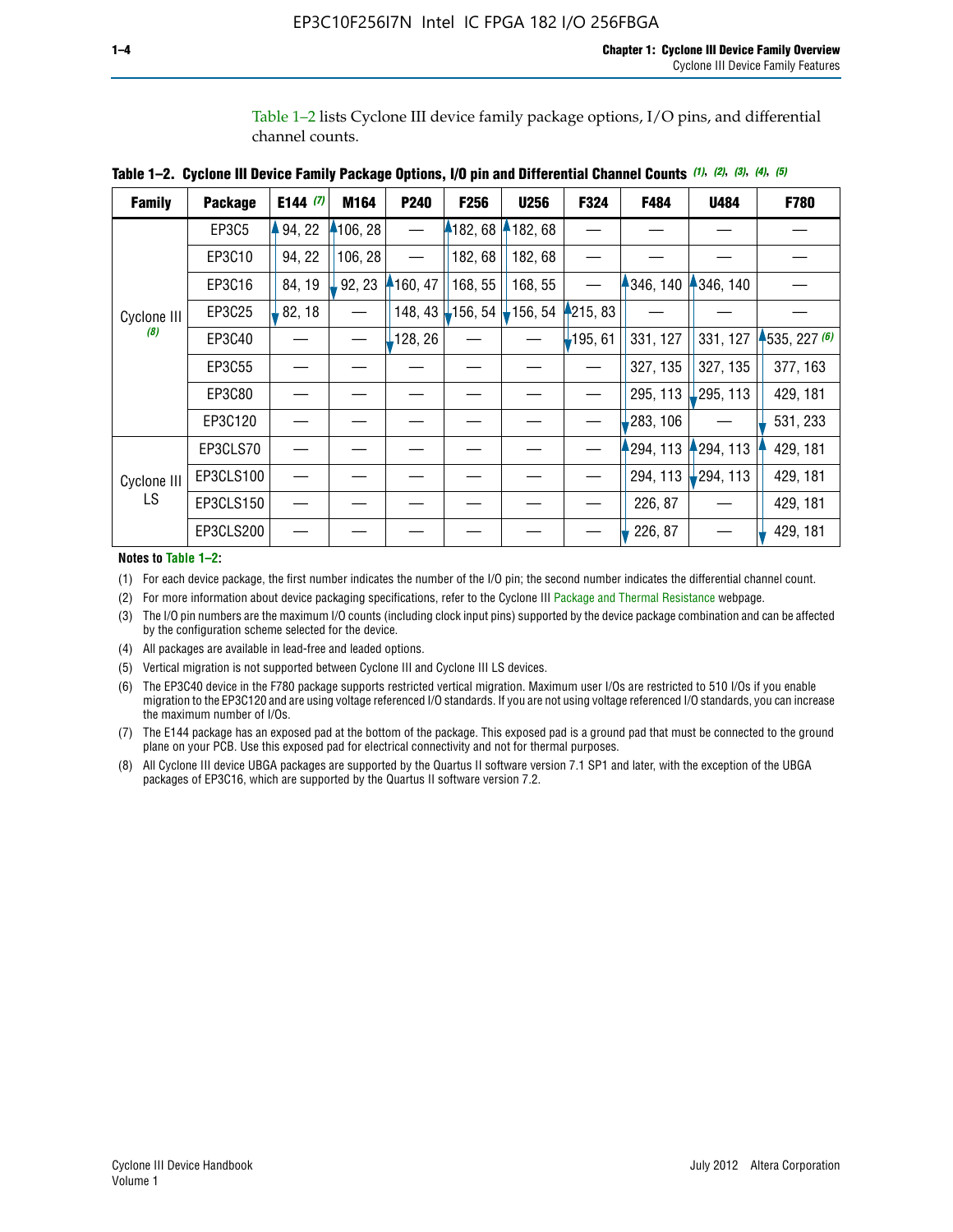Table 1–3 lists Cyclone III device family package sizes.

| <b>Family</b>  | <b>Package</b>   | Pitch (mm) | Nominal Area (mm <sup>2</sup> ) | Length x Width (mm $\times$ mm) | Height (mm) |
|----------------|------------------|------------|---------------------------------|---------------------------------|-------------|
|                | E144             | 0.5        | 484                             | $22 \times 22$                  | 1.60        |
|                | M164             | 0.5        | 64                              | $8 \times 8$                    | 1.40        |
|                | P <sub>240</sub> | 0.5        | 1197                            | $34.6 \times 34.6$              | 4.10        |
|                | F <sub>256</sub> | 1.0        | 289                             | $17 \times 17$                  | 1.55        |
| Cyclone III    | U256             | 0.8        | 196                             | $14 \times 14$                  | 2.20        |
|                | F324             | 1.0        | 361                             | $19 \times 19$                  | 2.20        |
|                | F484             | 1.0        | 529                             | $23 \times 23$                  | 2.60        |
|                | U484             | 0.8        | 361                             | $19 \times 19$                  | 2.20        |
|                | F780             | 1.0        | 841                             | $29 \times 29$                  | 2.60        |
|                | F484             | 1.0        | 529                             | $23 \times 23$                  | 2.60        |
| Cyclone III LS | U484             | 0.8        | 361                             | $19 \times 19$                  | 2.20        |
|                | F780             | 1.0        | 841                             | $29 \times 29$                  | 2.60        |

**Table 1–3. Cyclone III Device Family Package Sizes**

Table 1–4 lists Cyclone III device family speed grades.

**Table 1–4. Cyclone III Device Family Speed Grades (Part 1 of 2)**

| <b>Family</b> | <b>Device</b> | E144              | M164          | <b>P240</b> | F <sub>256</sub>      | <b>U256</b>           | F324                  | F484                  | U484                  | <b>F780</b>       |
|---------------|---------------|-------------------|---------------|-------------|-----------------------|-----------------------|-----------------------|-----------------------|-----------------------|-------------------|
|               | <b>EP3C5</b>  | C7, C8,<br>17, A7 | C7, C8,<br>17 |             | C6, C7,<br>C8, I7, A7 | C6, C7,<br>C8, I7, A7 |                       |                       |                       |                   |
|               | EP3C10        | C7, C8,<br>17, A7 | C7, C8,<br>17 |             | C6, C7,<br>C8, I7, A7 | C6, C7,<br>C8, I7, A7 |                       |                       |                       |                   |
|               | EP3C16        | C7, C8,<br>17, A7 | C7, C8,<br>17 | C8          | C6, C7,<br>C8, I7, A7 | C6, C7,<br>C8, I7, A7 |                       | C6, C7,<br>C8, I7, A7 | C6, C7,<br>C8, I7, A7 |                   |
| Cyclone III   | EP3C25        | C7, C8,<br>17, A7 |               | C8          | C6, C7,<br>C8, I7, A7 | C6, C7,<br>C8, I7, A7 | C6, C7,<br>C8, I7, A7 |                       |                       |                   |
|               | EP3C40        |                   |               | C8          |                       |                       | C6, C7,<br>C8, I7, A7 | C6, C7,<br>C8, I7, A7 | C6, C7,<br>C8, I7, A7 | C6, C7,<br>C8, 17 |
|               | EP3C55        |                   |               |             |                       |                       |                       | C6, C7,<br>C8, 17     | C6, C7,<br>C8, 17     | C6, C7,<br>C8, 17 |
|               | EP3C80        |                   |               |             |                       |                       |                       | C6, C7,<br>C8, 17     | C6, C7,<br>C8, 17     | C6, C7,<br>C8, 17 |
|               | EP3C120       |                   |               |             |                       |                       |                       | C7, C8, I7            |                       | C7, C8,<br>17     |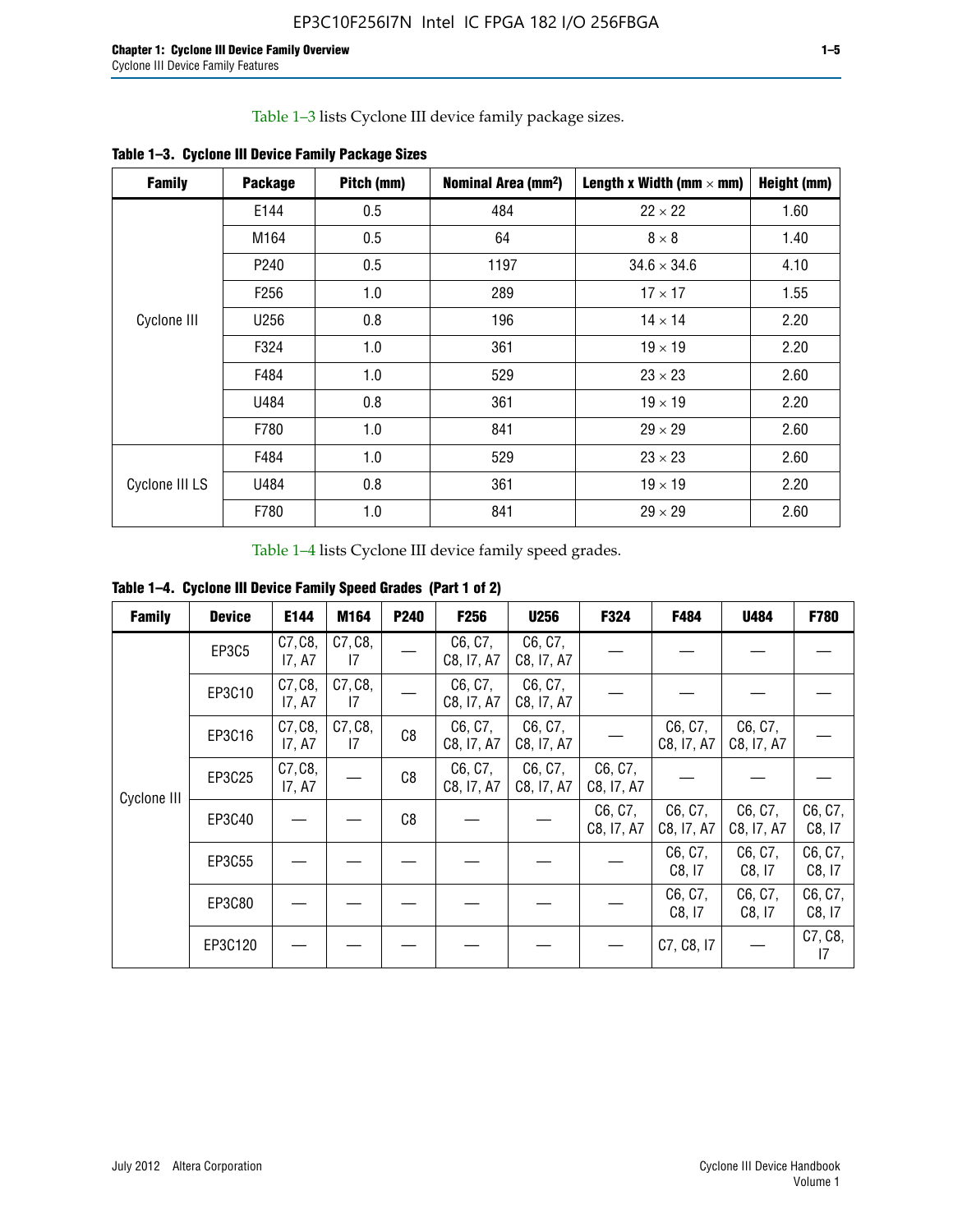| <b>Family</b> | <b>Device</b> | E144 | M164 | P240 | <b>F256</b> | <b>U256</b> | F324 | F484       | U484       | F780          |
|---------------|---------------|------|------|------|-------------|-------------|------|------------|------------|---------------|
|               | EP3CLS70      |      |      |      |             |             |      | C7, C8, 17 | C7, C8, I7 | C7, C8,       |
| Cyclone III   | EP3CLS100     |      |      |      |             |             |      | C7, C8, 17 | C7, C8, I7 | C7, C8,       |
| LS            | EP3CLS150     |      |      |      |             |             |      | C7, C8, I7 |            | C7, C8,<br>17 |
|               | EP3CLS200     |      |      |      |             |             |      | C7, C8, I7 |            | C7, C8,       |

**Table 1–4. Cyclone III Device Family Speed Grades (Part 2 of 2)**

Table 1–5 lists Cyclone III device family configuration schemes.

| Taple 1–5. Gyclone III Device Family Configuration Schemes |                    |                       |  |  |
|------------------------------------------------------------|--------------------|-----------------------|--|--|
| <b>Configuration Scheme</b>                                | <b>Cyclone III</b> | <b>Cyclone III LS</b> |  |  |
| Active serial (AS)                                         |                    |                       |  |  |
| Active parallel (AP)                                       |                    |                       |  |  |
| Passive serial (PS)                                        |                    |                       |  |  |
| Fast passive parallel (FPP)                                |                    |                       |  |  |
| Joint Test Action Group (JTAG)                             |                    |                       |  |  |

**Table 1–5. Cyclone III Device Family Configuration Schemes**

## **Cyclone III Device Family Architecture**

Cyclone III device family includes a customer-defined feature set that is optimized for portable applications and offers a wide range of density, memory, embedded multiplier, and I/O options. Cyclone III device family supports numerous external memory interfaces and I/O protocols that are common in high-volume applications. The Quartus II software features and parameterizable IP cores make it easier for you to use the Cyclone III device family interfaces and protocols.

The following sections provide an overview of the Cyclone III device family features.

#### **Logic Elements and Logic Array Blocks**

The logic array block (LAB) consists of 16 logic elements and a LAB-wide control block. An LE is the smallest unit of logic in the Cyclone III device family architecture. Each LE has four inputs, a four-input look-up table (LUT), a register, and output logic. The four-input LUT is a function generator that can implement any function with four variables.

f For more information about LEs and LABs, refer to the *[Logic Elements and Logic Array](http://www.altera.com/literature/hb/cyc3/cyc3_ciii51002.pdf)  [Blocks in the Cyclone III Device Family](http://www.altera.com/literature/hb/cyc3/cyc3_ciii51002.pdf)* chapter.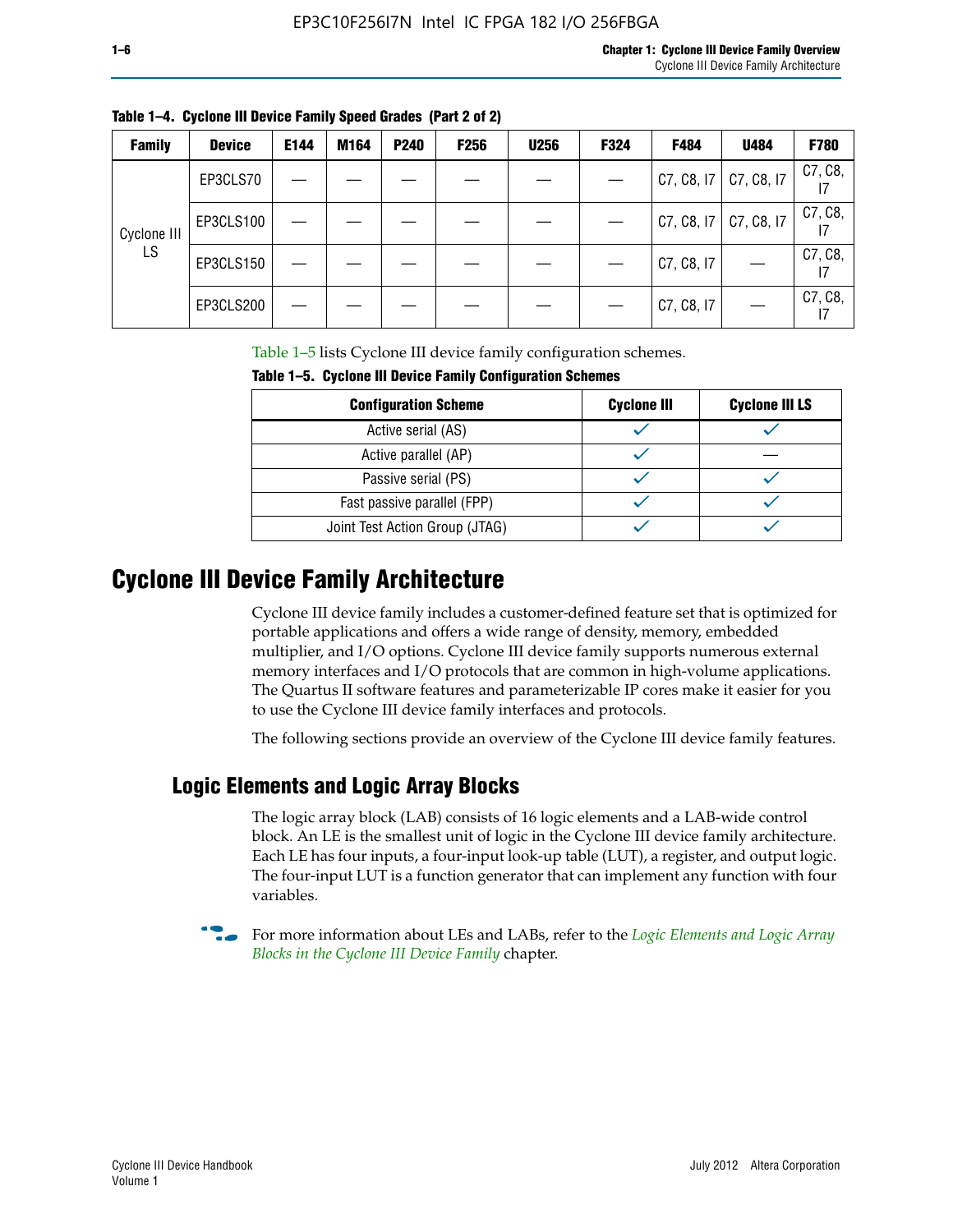#### **Memory Blocks**

Each M9K memory block of the Cyclone III device family provides nine Kbits of on-chip memory capable of operating at up to 315 MHz for Cyclone III devices and up to 274 MHz for Cyclone III LS devices. The embedded memory structure consists of M9K memory blocks columns that you can configure as RAM, first-in first-out (FIFO) buffers, or ROM. The Cyclone III device family memory blocks are optimized for applications such as high throughout packet processing, embedded processor program, and embedded data storage.

The Quartus II software allows you to take advantage of the M9K memory blocks by instantiating memory using a dedicated megafunction wizard or by inferring memory directly from the VHDL or Verilog source code.

M9K memory blocks support single-port, simple dual-port, and true dual-port operation modes. Single-port mode and simple dual-port mode are supported for all port widths with a configuration of  $\times1$ ,  $\times2$ ,  $\times4$ ,  $\times8$ ,  $\times9$ ,  $\times16$ ,  $\times18$ ,  $\times32$ , and  $\times36$ . True dual-port is supported in port widths with a configuration of  $\times$ 1,  $\times$ 2,  $\times$ 4,  $\times$ 8,  $\times$ 9,  $\times$ 16, and ×18.



**For more information about memory blocks, refer to the** *Memory Blocks in the Cyclone [III Device Family](http://www.altera.com/literature/hb/cyc3/cyc3_ciii51004.pdf)* chapter.

#### **Embedded Multipliers and Digital Signal Processing Support**

Cyclone III devices support up to 288 embedded multiplier blocks and Cyclone III LS devices support up to 396 embedded multiplier blocks. Each block supports one individual  $18 \times 18$ -bit multiplier or two individual  $9 \times 9$ -bit multipliers.

The Quartus II software includes megafunctions that are used to control the operation mode of the embedded multiplier blocks based on user parameter settings. Multipliers can also be inferred directly from the VHDL or Verilog source code. In addition to embedded multipliers, Cyclone III device family includes a combination of on-chip resources and external interfaces, making them ideal for increasing performance, reducing system cost, and lowering the power consumption of digital signal processing (DSP) systems. You can use Cyclone III device family alone or as DSP device co-processors to improve price-to-performance ratios of DSP systems.

The Cyclone III device family DSP system design support includes the following features:

- DSP IP cores:
	- Common DSP processing functions such as finite impulse response (FIR), fast Fourier transform (FFT), and numerically controlled oscillator (NCO) functions
	- Suites of common video and image processing functions
- Complete reference designs for end-market applications
- DSP Builder interface tool between the Quartus II software and the MathWorks Simulink and MATLAB design environments
- DSP development kits
- For more information about embedded multipliers and digital signal processing support, refer to the *[Embedded Multipliers in Cyclone III Devices](http://www.altera.com/literature/hb/cyc3/cyc3_ciii51005.pdf)* chapter.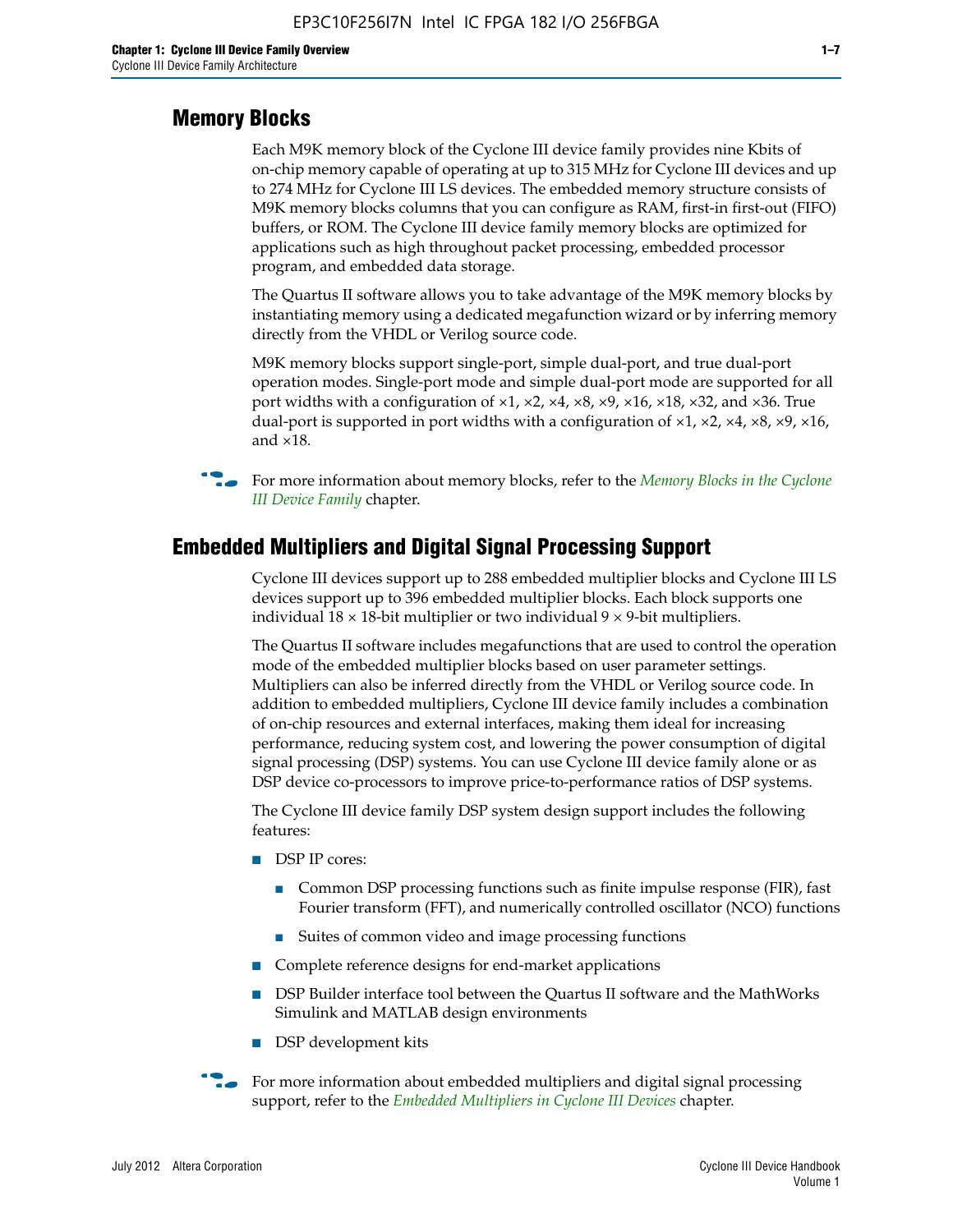#### **Clock Networks and PLLs**

Cyclone III device family includes 20 global clock networks. You can drive global clock signals from dedicated clock pins, dual-purpose clock pins, user logic, and PLLs. Cyclone III device family includes up to four PLLs with five outputs per PLL to provide robust clock management and synthesis. You can use PLLs for device clock management, external system clock management, and I/O interfaces.

You can dynamically reconfigure the Cyclone III device family PLLs to enable auto-calibration of external memory interfaces while the device is in operation. This feature enables the support of multiple input source frequencies and corresponding multiplication, division, and phase shift requirements. PLLs in Cyclone III device family may be cascaded to generate up to ten internal clocks and two external clocks on output pins from a single external clock source.

**For more PLL specifications and information, refer to the** *[Cyclone III Device Data Sheet](http://www.altera.com/literature/hb/cyc3/cyc3_ciii52001.pdf)***,** *[Cyclone III LS Device Data Sheet](http://www.altera.com/literature/hb/cyc3/cyc3_ciii52002.pdf)*, and *[Clock Networks and PLLs in the Cyclone III Device](http://www.altera.com/literature/hb/cyc3/cyc3_ciii51006.pdf)  [Family](http://www.altera.com/literature/hb/cyc3/cyc3_ciii51006.pdf)* chapters.

#### **I/O Features**

Cyclone III device family has eight I/O banks. All I/O banks support single-ended and differential I/O standards listed in Table 1–6.

| Type             | <b>I/O Standard</b>                                        |
|------------------|------------------------------------------------------------|
| Single-Ended I/O | LVTTL, LVCMOS, SSTL, HSTL, PCI, and PCI-X                  |
| Differential I/O | SSTL, HSTL, LVPECL, BLVDS, LVDS, mini-LVDS, RSDS, and PPDS |

**Table 1–6. Cyclone III Device Family I/O Standards Support** 

The Cyclone III device family I/O also supports programmable bus hold, programmable pull-up resistors, programmable delay, programmable drive strength, programmable slew-rate control to optimize signal integrity, and hot socketing. Cyclone III device family supports calibrated on-chip series termination ( $R_S$  OCT) or driver impedance matching (Rs) for single-ended I/O standards, with one OCT calibration block per side.

For more information, refer to the *[I/O Features in the Cyclone III Device Family](http://www.altera.com/literature/hb/cyc3/cyc3_ciii51007.pdf)* chapter.

#### **High-Speed Differential Interfaces**

Cyclone III device family supports high-speed differential interfaces such as BLVDS, LVDS, mini-LVDS, RSDS, and PPDS. These high-speed I/O standards in Cyclone III device family provide high data throughput using a relatively small number of I/O pins and are ideal for low-cost applications. Dedicated differential output drivers on the left and right I/O banks can send data rates at up to 875 Mbps for Cyclone III devices and up to 740 Mbps for Cyclone III LS devices, without the need for external resistors. This saves board space or simplifies PCB routing. Top and bottom I/O banks support differential transmission (with the addition of an external resistor network) data rates at up to 640 Mbps for both Cyclone III and Cyclone III LS devices.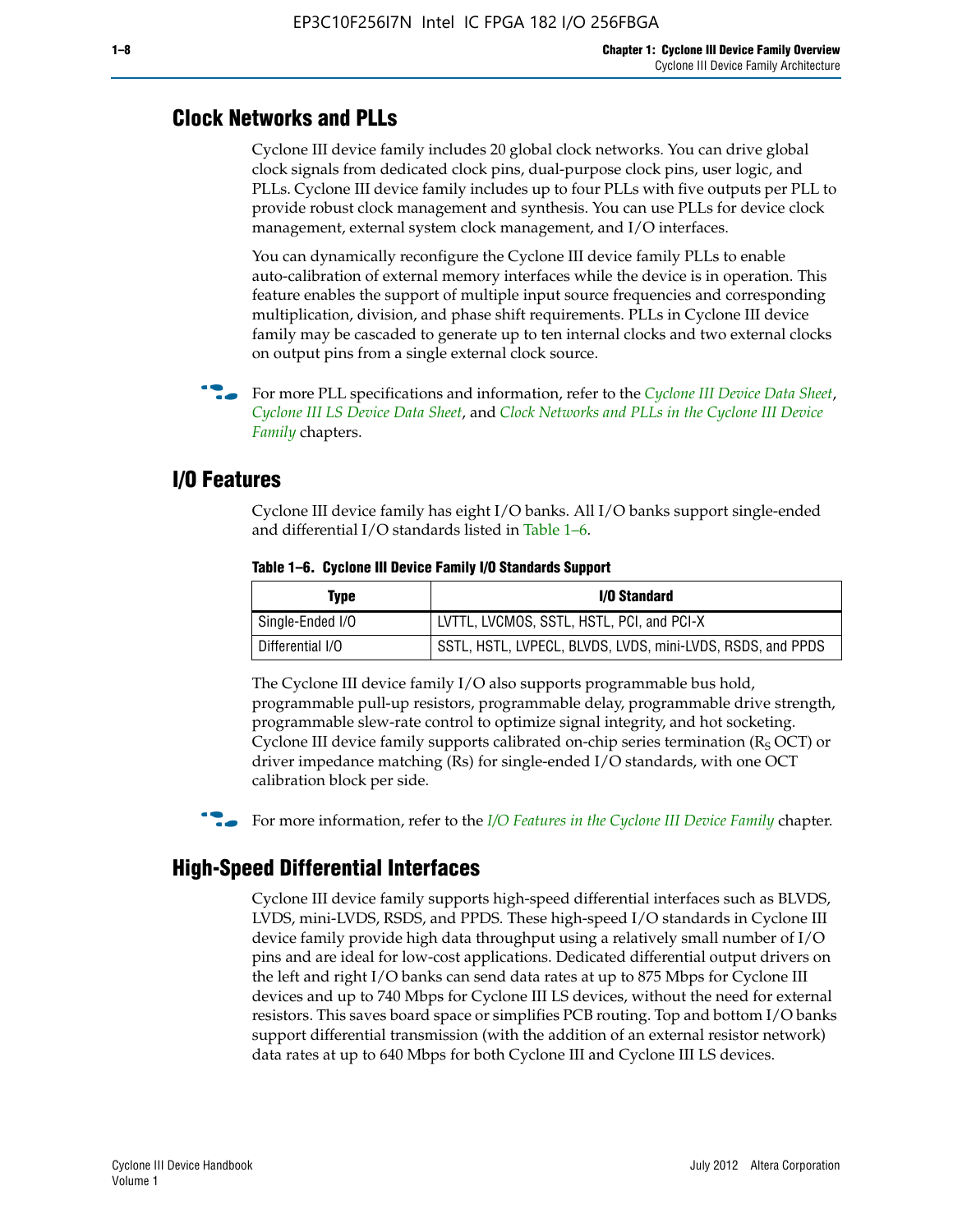**For more information, refer to the** *High-Speed Differential Interfaces in the Cyclone III* $\overline{a}$ *[Device Family](http://www.altera.com/literature/hb/cyc3/cyc3_ciii51008.pdf)* chapter.

#### **Auto-Calibrating External Memory Interfaces**

Cyclone III device family supports common memory types such as DDR, DDR2, SDR SDRAM, and QDRII SRAM. DDR2 SDRAM memory interfaces support data rates up to 400 Mbps for Cyclone III devices and 333 Mbps for Cyclone III LS devices. Memory interfaces are supported on all sides of Cyclone III device family. Cyclone III device family has the OCT, DDR output registers, and 8-to-36-bit programmable DQ group widths features to enable rapid and robust implementation of different memory standards.

An auto-calibrating megafunction is available in the Quartus II software for DDR and QDR memory interface PHYs. This megafunction is optimized to take advantage of the Cyclone III device family I/O structure, simplify timing closure requirements, and take advantage of the Cyclone III device family PLL dynamic reconfiguration feature to calibrate PVT changes.

**For more information, refer to the** *External Memory Interfaces in the Cyclone III Device* $\overline{\phantom{a}}$ *[Family](http://www.altera.com/literature/hb/cyc3/cyc3_ciii51009.pdf)* chapter.

#### **Support for Industry-Standard Embedded Processors**

To quickly and easily create system-level designs using Cyclone III device family, you can select among the ×32-bit soft processor cores: Freescale®V1 Coldfire, ARM® Cortex M1, or Altera Nios® II, along with a library of 50 other IP blocks when using the system-on-a-programmable-chip (SOPC) Builder tool. SOPC Builder is an Altera Quartus II design tool that facilitates system-integration of IP blocks in an FPGA design. The SOPC Builder automatically generates interconnect logic and creates a testbench to verify functionality, saving valuable design time.

Cyclone III device family expands the peripheral set, memory, I/O, or performance of legacy embedded processors. Single or multiple Nios II embedded processors are designed into Cyclone III device family to provide additional co-processing power, or even replace legacy embedded processors in your system. Using the Cyclone III device family and Nios II together provide low-cost, high-performance embedded processing solutions, which in turn allow you to extend the life cycle of your product and improve time-to-market over standard product solutions.

 $\mathbb{I}$  Separate licensing of the Freescale and ARM embedded processors are required.

#### **Hot Socketing and Power-On-Reset**

Cyclone III device family features hot socketing (also known as hot plug-in or hot swap) and power sequencing support without the use of external devices. You can insert or remove a board populated with one or more Cyclone III device family during a system operation without causing undesirable effects to the running system bus or the board that was inserted into the system.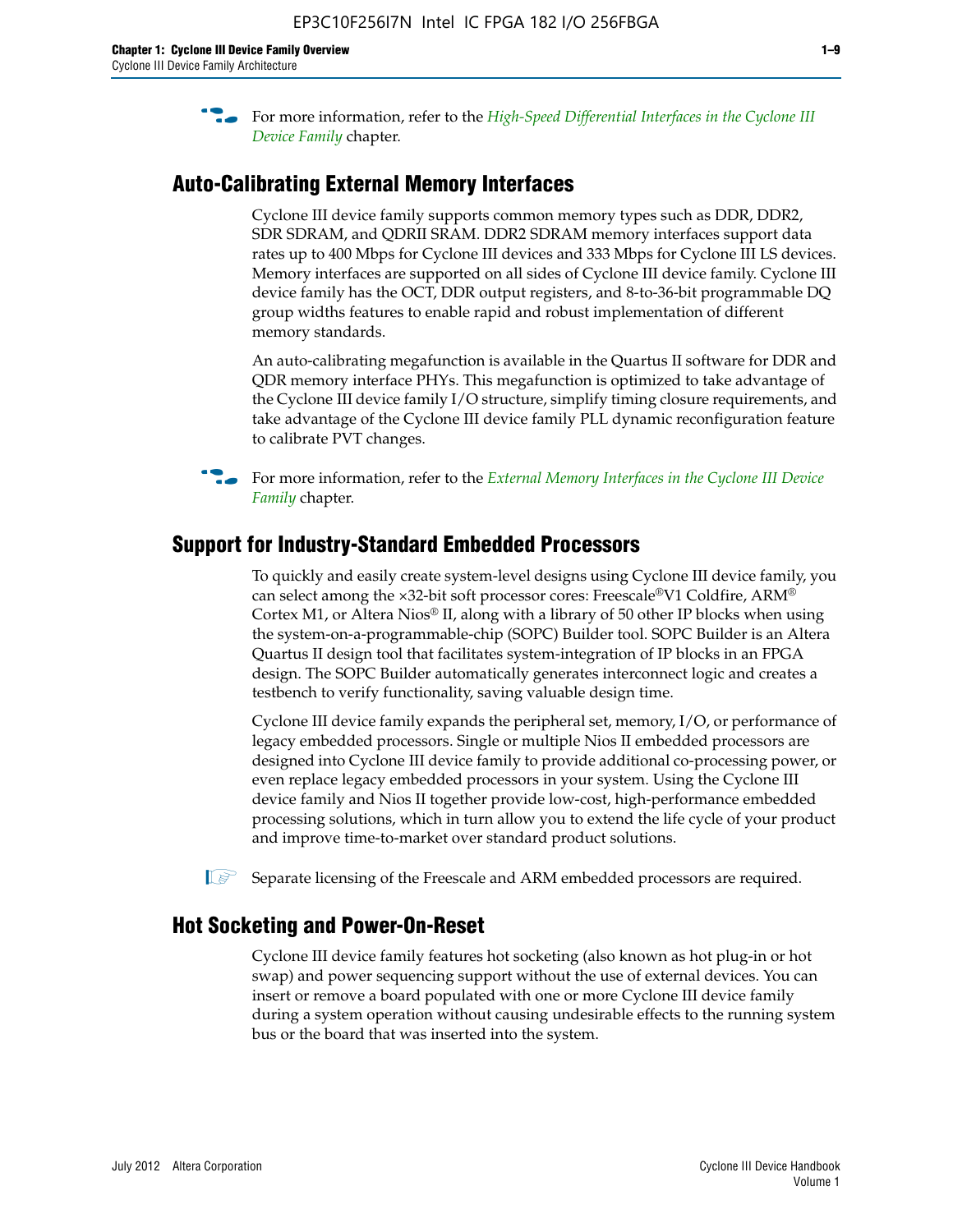The hot socketing feature allows you to use FPGAs on PCBs that also contain a mixture of 3.3-V, 2.5-V, 1.8-V, 1.5-V, and 1.2-V devices. The Cyclone III device family hot socketing feature eliminates power-up sequence requirements for other devices on the board for proper FPGA operation.

For more information about hot socketing and power-on-reset, refer to the *[Hot-Socketing and Power-on Reset in the Cyclone III Device Family](http://www.altera.com/literature/hb/cyc3/cyc3_ciii51011.pdf)* chapter.

#### **SEU Mitigation**

Cyclone III LS devices offer built-in error detection circuitry to detect data corruption due to soft errors in the CRAM cells. This feature allows CRAM contents to be read and verified to match a configuration-computed CRC value. The Quartus II software activates the built-in 32-bit CRC checker, which is part of the Cyclone III LS device.

**For more information about SEU mitigation, refer to the** *SEU Mitigation in the [Cyclone III Device Family](http://www.altera.com/literature/hb/cyc3/cyc3_ciii51013.pdf)* chapter.

#### **JTAG Boundary Scan Testing**

Cyclone III device family supports the JTAG IEEE Std. 1149.1 specification. The boundary-scan test (BST) architecture offers the capability to test pin connections without using physical test probes and captures functional data while a device is operating normally. Boundary-scan cells in the Cyclone III device family can force signals onto pins or capture data from pins or from logic array signals. Forced test data is serially shifted into the boundary-scan cells. Captured data is serially shifted out and externally compared to expected results. In addition to BST, you can use the IEEE Std. 1149.1 controller for the Cyclone III LS device in-circuit reconfiguration (ICR).

**f f**or more information about JTAG boundary scan testing, refer to the *IEEE* 1149.1 *[\(JTAG\) Boundary-Scan Testing for the Cyclone III Device Family](http://www.altera.com/literature/hb/cyc3/cyc3_ciii51014.pdf)* chapter.

#### **Quartus II Software Support**

The Quartus II software is the leading design software for performance and productivity. It is the only complete design solution for CPLDs, FPGAs, and ASICs in the industry. The Quartus II software includes an integrated development environment to accelerate system-level design and seamless integration with leading third-party software tools and flows.

The Cyclone III LS devices provide both physical and functional separation between security critical design partitions. Cyclone III LS devices offer isolation between design partitions. This ensures that device errors do not propagate from one partition to another, whether unintentional or intentional. The Quartus II software design separation flow facilitates the creation of separation regions in Cyclone III LS devices by tightly controlling the routing in and between the LogicLock regions. For ease of use, the separation flow integrates in the existing incremental compilation flow.

f For more information about the Quartus II software features, refer to the *[Quartus II](http://www.altera.com/literature/hb/qts/quartusii_handbook.pdf)  [Handbook](http://www.altera.com/literature/hb/qts/quartusii_handbook.pdf)*.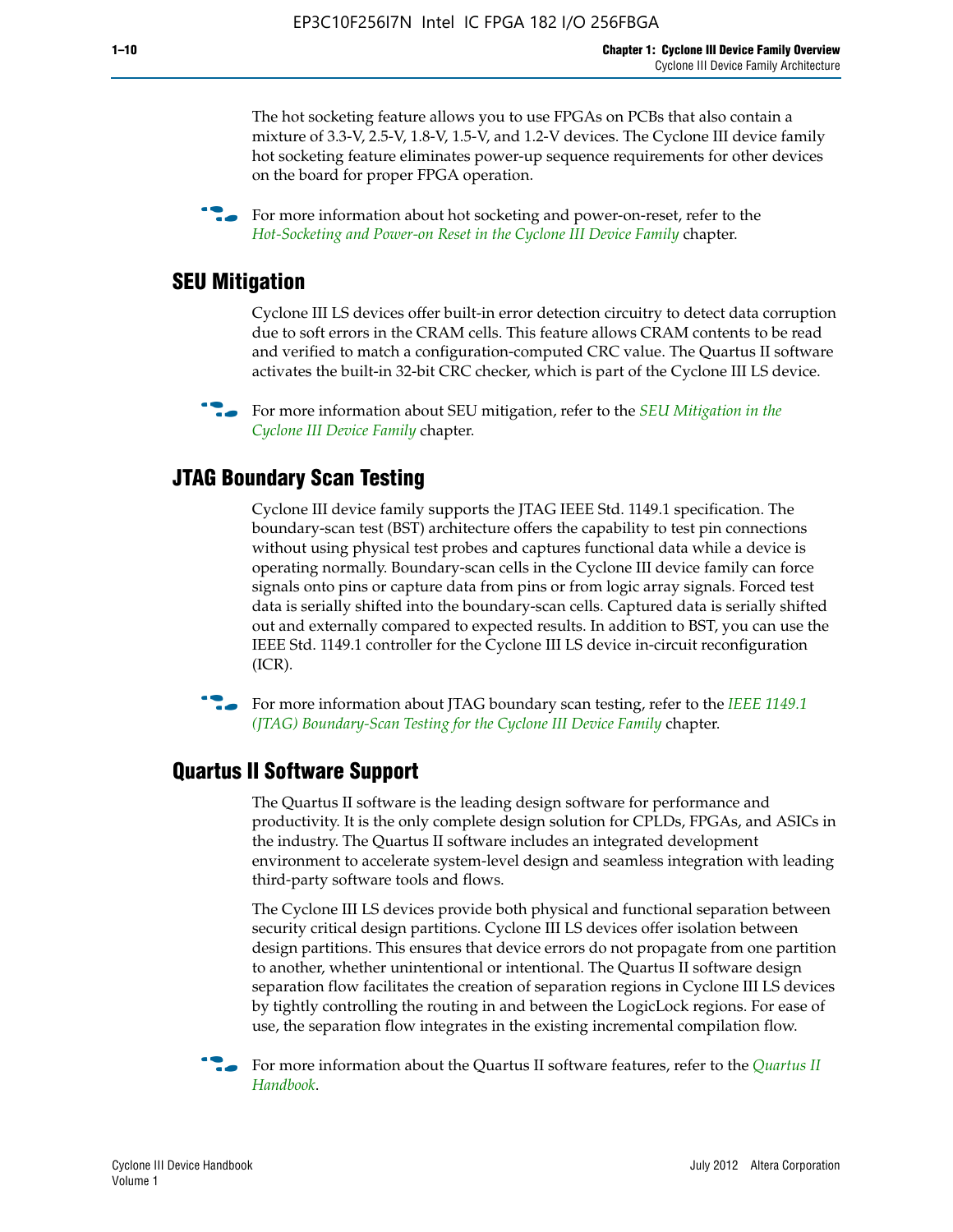### **Configuration**

Cyclone III device family uses SRAM cells to store configuration data. Configuration data is downloaded to Cyclone III device family each time the device powers up. Low-cost configuration options include the Altera EPCS family serial flash devices as well as commodity parallel flash configuration options. These options provide the flexibility for general-purpose applications and the ability to meet specific configuration and wake-up time requirements of the applications. Cyclone III device family supports the AS, PS, FPP, and JTAG configuration schemes. The AP configuration scheme is only supported in Cyclone III devices.



f For more information about configuration, refer to the *[Configuration, Design Security,](http://www.altera.com/literature/hb/cyc3/cyc3_ciii51016.pdf)  [and Remote System Upgrades in the Cyclone III Device Family](http://www.altera.com/literature/hb/cyc3/cyc3_ciii51016.pdf)* chapter.

### **Remote System Upgrades**

Cyclone III device family offers remote system upgrade without an external controller. The remote system upgrade capability in Cyclone III device family allows system upgrades from a remote location. Soft logic (either the Nios II embedded processor or user logic) implemented in Cyclone III device family can download a new configuration image from a remote location, store it in configuration memory, and direct the dedicated remote system upgrade circuitry to start a reconfiguration cycle. The dedicated circuitry performs error detection during and after the configuration process, and can recover from an error condition by reverting to a safe configuration image. The dedicated circuitry also provides error status information. Cyclone III devices support remote system upgrade in the AS and AP configuration scheme. Cyclone III LS devices support remote system upgrade in the AS configuration scheme only.

**For more information, refer to the** *Configuration, Design Security, and Remote System [Upgrades in the Cyclone III Device Family](http://www.altera.com/literature/hb/cyc3/cyc3_ciii51016.pdf)* chapter.

### **Design Security (Cyclone III LS Devices Only)**

Cyclone III LS devices offer design security features which play a vital role in the large and critical designs in the competitive military and commercial environments. Equipped with the configuration bit stream encryption and anti-tamper features, Cyclone III LS devices protect your designs from copying, reverse engineering and tampering. The configuration security of Cyclone III LS devices uses AES with 256-bit security key.

f For more information, refer to the *[Configuration, Design Security, and Remote System](http://www.altera.com/literature/hb/cyc3/cyc3_ciii51016.pdf)  [Upgrades in Cyclone III Device Family](http://www.altera.com/literature/hb/cyc3/cyc3_ciii51016.pdf)* chapter.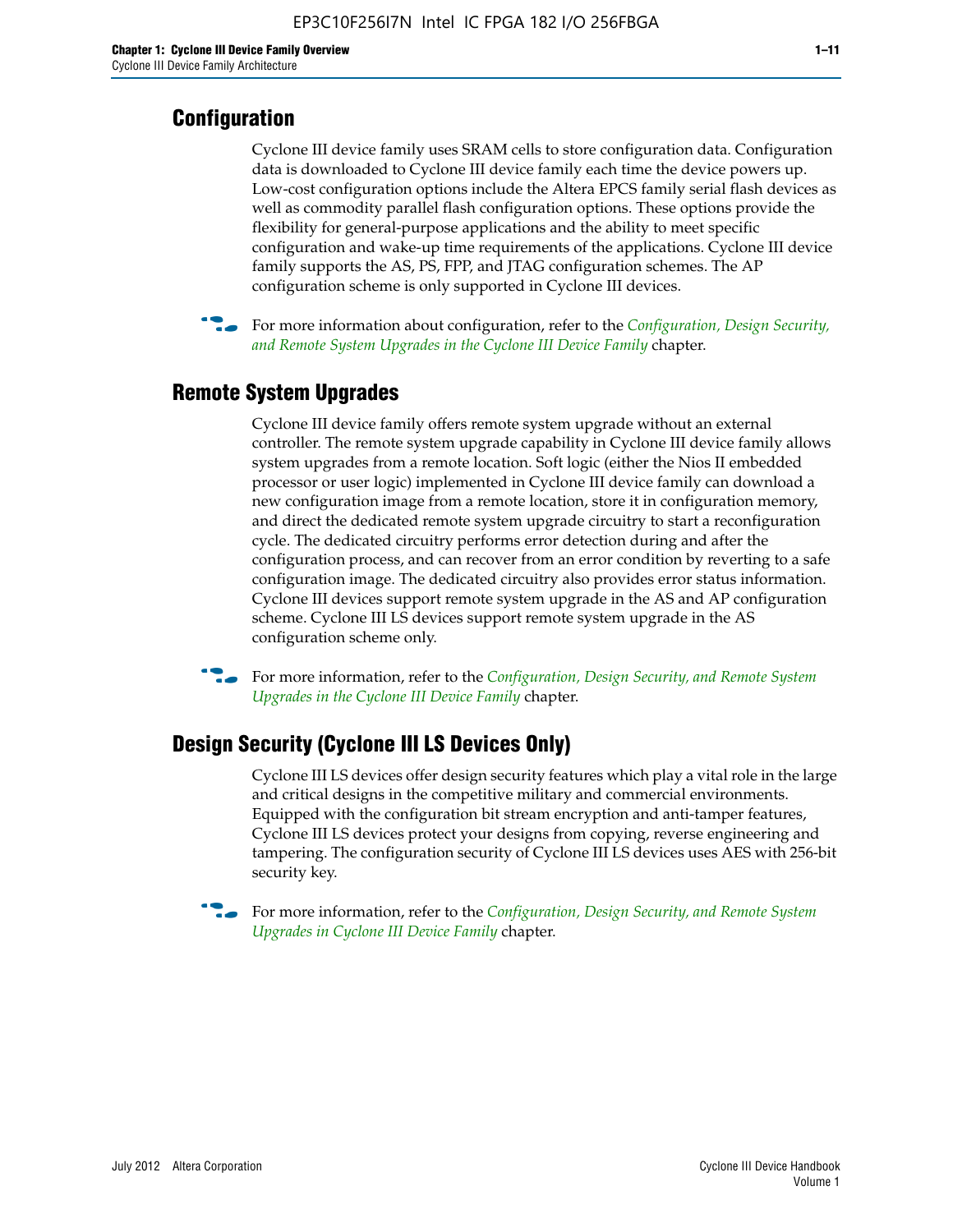## **Reference and Ordering Information**

Figure 1–1 and Figure 1–2 show the ordering codes for Cyclone III and Cyclone III LS devices.







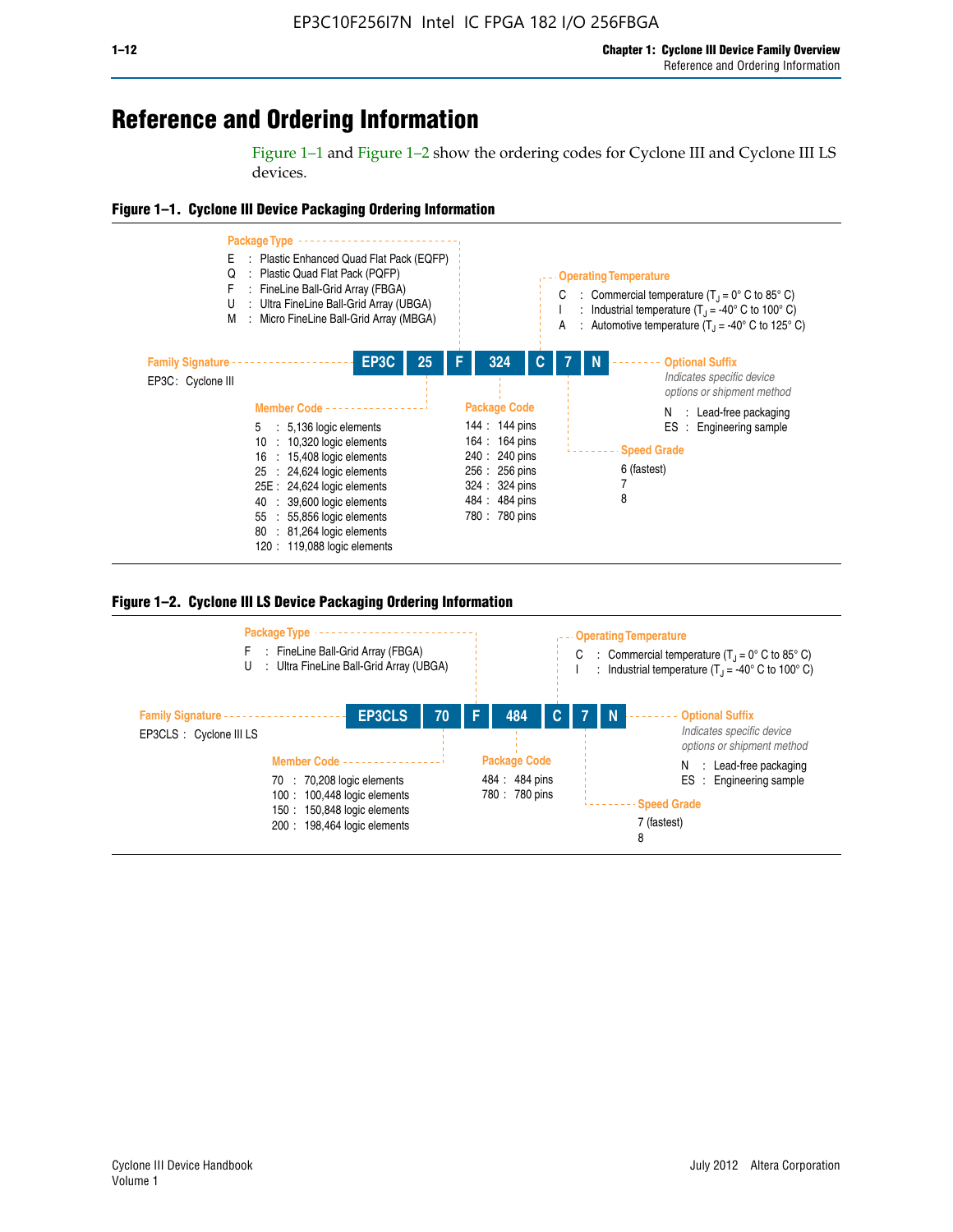## **Document Revision History**

Table 1–7 lists the revision history for this document.

|  | Table 1-7. Document Revision History |  |  |  |
|--|--------------------------------------|--|--|--|
|--|--------------------------------------|--|--|--|

| <b>Date</b>      | <b>Version</b> | <b>Changes</b>                                                                                                                                                                                                                                                                                                                                                                          |
|------------------|----------------|-----------------------------------------------------------------------------------------------------------------------------------------------------------------------------------------------------------------------------------------------------------------------------------------------------------------------------------------------------------------------------------------|
| <b>July 2012</b> | 2.4            | Updated 484 pin package code in Figure 1-1.                                                                                                                                                                                                                                                                                                                                             |
|                  |                | ■ Updated Table $1-1$ and Table $1-2$ .                                                                                                                                                                                                                                                                                                                                                 |
| December 2011    | 2.3            | ■ Updated Figure $1-1$ and Figure $1-2$ .                                                                                                                                                                                                                                                                                                                                               |
|                  |                | Updated hyperlinks.                                                                                                                                                                                                                                                                                                                                                                     |
|                  |                | Minor text edits.                                                                                                                                                                                                                                                                                                                                                                       |
| December 2009    | 2.2            | Minor text edits.                                                                                                                                                                                                                                                                                                                                                                       |
| <b>July 2009</b> | 2.1            | Minor edit to the hyperlinks.                                                                                                                                                                                                                                                                                                                                                           |
|                  |                | $\blacksquare$ Added Table 1-5.                                                                                                                                                                                                                                                                                                                                                         |
|                  |                | ■ Updated Table 1–1, Table 1–2, Table 1–3, and Table 1–4.                                                                                                                                                                                                                                                                                                                               |
| <b>June 2009</b> | 2.0            | • Updated "Introduction", "Cyclone III Device Family Architecture", "Embedded Multipliers<br>and Digital Signal Processing Support ", "Clock Networks and PLLs ", "I/O Features ",<br>"High-Speed Differential Interfaces ", "Auto-Calibrating External Memory Interfaces",<br>"Quartus II Software Support", "Configuration ", and "Design Security (Cyclone III LS<br>Devices Only)". |
|                  |                | Removed "Referenced Document" section.                                                                                                                                                                                                                                                                                                                                                  |
|                  |                | • Updated "Increased System Integration" section.                                                                                                                                                                                                                                                                                                                                       |
| October 2008     | 1.3            | Updated "Memory Blocks" section.                                                                                                                                                                                                                                                                                                                                                        |
|                  |                | • Updated chapter to new template.                                                                                                                                                                                                                                                                                                                                                      |
|                  |                | Added 164-pin Micro FineLine Ball-Grid Array (MBGA) details to Table 1-2, Table 1-3 and<br>Table $1-4$ .                                                                                                                                                                                                                                                                                |
| May 2008         | 1.2            | $\blacksquare$ Updated Figure 1-2 with automotive temperature information.                                                                                                                                                                                                                                                                                                              |
|                  |                | • Updated "Increased System Integration" section, Table 1-6, and "High-Speed Differential<br>Interfaces" section with BLVDS information.                                                                                                                                                                                                                                                |
|                  |                | Removed the text "Spansion" in "Increased System.                                                                                                                                                                                                                                                                                                                                       |
|                  |                | Integration" and "Configuration" sections.                                                                                                                                                                                                                                                                                                                                              |
| <b>July 2007</b> |                | Removed trademark symbol from "MultiTrack" in "MultiTrack Interconnect".                                                                                                                                                                                                                                                                                                                |
|                  | 1.1            | Removed registered trademark symbol from "Simulink" and "MATLAB" from "Embedded<br>Multipliers and Digital.                                                                                                                                                                                                                                                                             |
|                  |                | Signal Processing Support" section.                                                                                                                                                                                                                                                                                                                                                     |
|                  |                | Added chapter TOC and "Referenced Documents" section.                                                                                                                                                                                                                                                                                                                                   |
| March 2007       | 1.0            | Initial release.                                                                                                                                                                                                                                                                                                                                                                        |